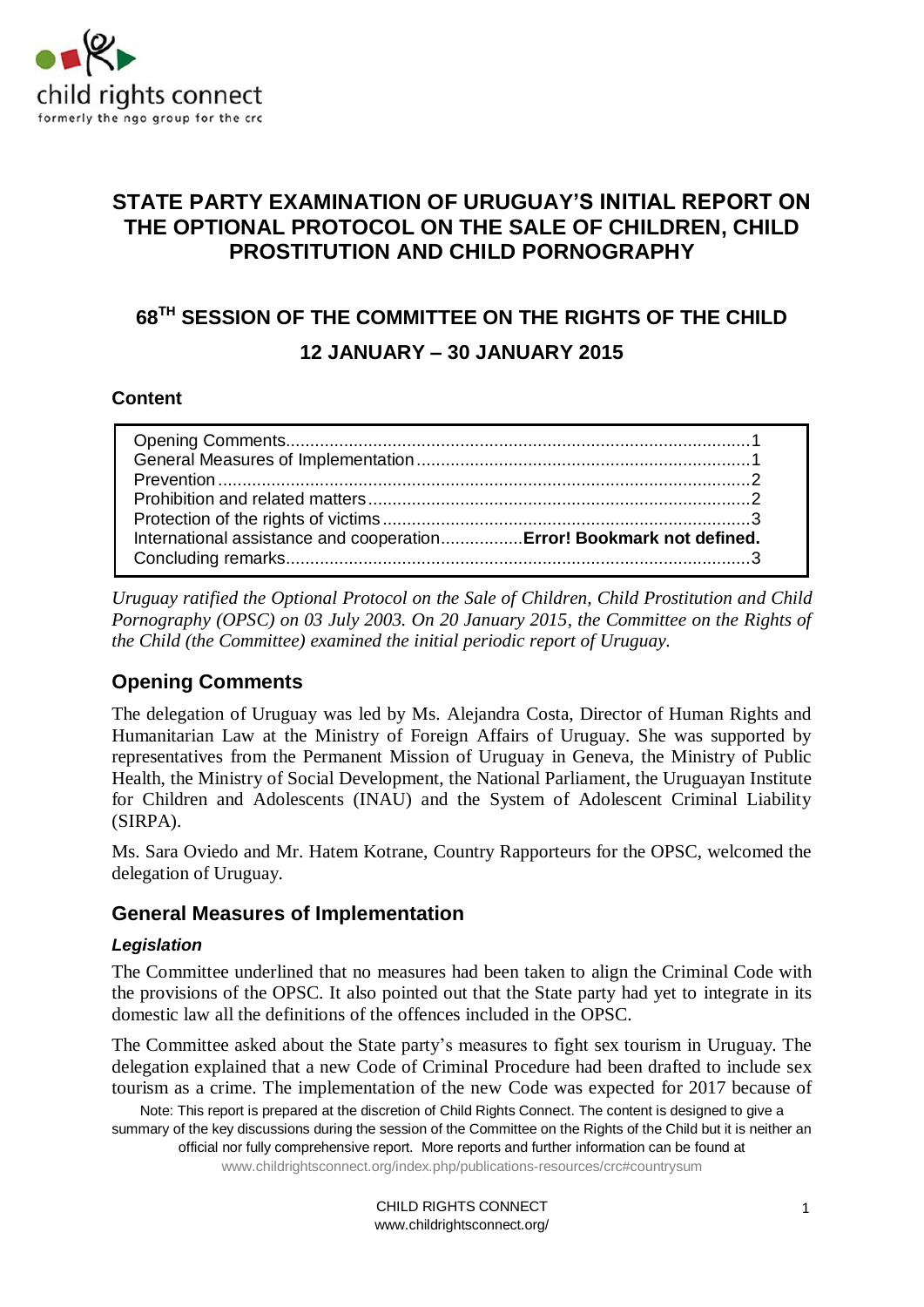budget issues. The delegation highlighted that a decree had been issued in October 2014 to regulate articles of the law in regards to the trafficking of children and adolescents for sexual exploitation and labour. It also added that MERCOSUR standards were applied to the legislation with regards to sex tourism.

#### *Coordination and monitoring*

The Committee asked for more information on the coordination of the implementation of the OPSC. The Committee explained that the National Committee for the Eradication of Commercial and Non-Commercial Sexual Exploitation of Children and Adolescents (CONAPESE) was the coordinating body for the implementation of the OPSC. The CONAPESE had put in place a system to register cases of sale of children. It also added that coordinated policies had been established around MERCOSUR.

#### *Dissemination and training*

The Committee asked if any branch of law enforcement had received special training to deal with child sex tourism. The delegation answered that there was no police body trained to deal with child sex tourism. However there was a body especially trained to address cases of domestic violence. The delegation added that a campaign against sex tourism had been launched in 2014, requiring people to report any case of sex tourism.

The Committee highlighted the fact that teachers needed to be trained on the safe use of the Internet. The delegation informed that measures had been taken to increase trainings on the use of Internet for professionals working with children. It also added that manuals on the safe use of the Internet had already been published for parents.

#### *Budget*

The Committee asked about the funding of campaigns for awareness-raising. The delegation replied that awareness-raising campaigns were solely funded by the Uruguayan government.

#### *Data collection*

The Committee noted that there was no data on the numbers of victims, the number of trials and the number of perpetrators prosecuted under the OPSC. The delegation acknowledged the lack of data in regards to the OPSC and added that actions would be taken to facilitate data collection.

#### <span id="page-1-0"></span>*Prevention*

The Committee raised concerns about the lack of programmes to address the root causes of the sale of children, child prostitution and child pornography. The delegation explained that the lack of preventive programmes was due to the fact that the concepts of awareness and prevention were not fully understood.

#### <span id="page-1-1"></span>**Prohibition and related matters**

The Committee asked if the possession of child pornography was criminalised. The delegation answered that the possession of child pornography was not criminalised. It stated that it was of concern and assured that measures would be taken to criminalise it.

With regard to the sexual and commercial exploitation of children, the Committee was concerned that the fact to give money to the guardian of a child by a person interested in that child was not considered as pimping and exhorted the State party to rethink their position on the issue.